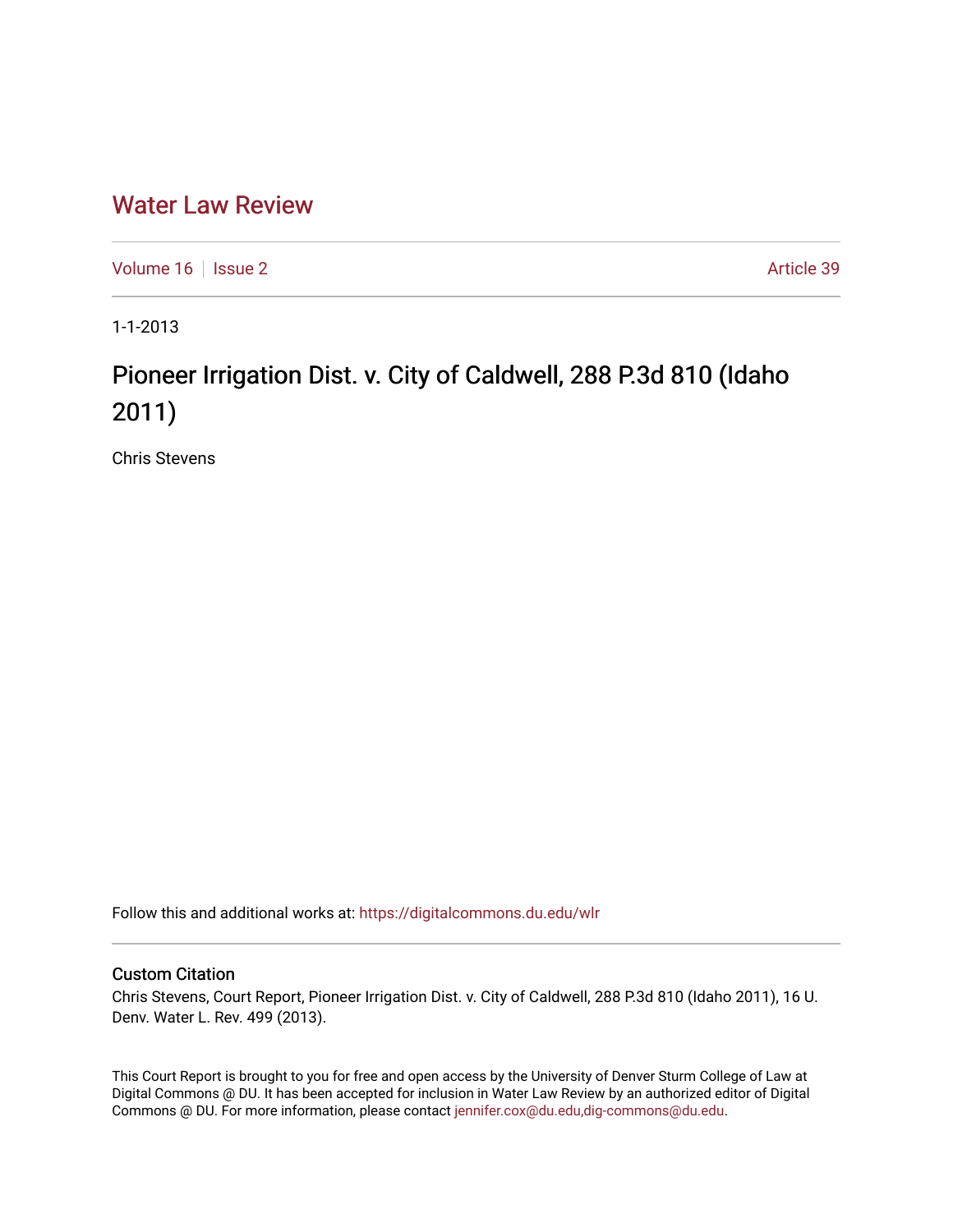The Court next examined the Commission's judicial notice of the pineapple factory's ownership status. The Court **held** the Commission improperly considered the ownership of the pineapple factory. While holding taking judicial notice of the change of ownership itself was not improper, the Court held the fact the Commission went on to predict the impact of that change on the water supply was improper due to evidentiary rules and its speculative nature.

Finally, the Court **held** the Commission properly considered HC's alternative source, Well Number Seven. Similar to its analysis of the system loss, the Court concluded state law required the Commission to balance the instream values with the importance of the non-instream uses when considering alternative sources. Allowing a user to divert from the stream when that user has access to an alternative source diminishes the importance of diverting for a noninstream use. The Court held, however, the Commission did not simply balance the instream values against the noninstream values. Specifically, the Court noted the Commission considered the cost to **HC** as the determinative factor in concluding Well Number Seven was not a viable alternative source to diverting Na Wai 'Eha water. Also, the Court analyzed the Commission's failure to consider recycled wastewater as a sufficient alternate source. Based on these considerations, the Court held the Commission erred, because the wastewater, was enough to provide a significant contribution to **Nd** Wai **'Eha** users' needs.

Accordingly, the .Court vacated the Commission's findings of fact, conclusions of law, decision, and order, and remanded the matter to the Commission for further proceedings.

*Aubrey Markson*

### **IDAHO**

**Pioneer Irrigation Dist. v. City of Caldwell, 288 P.3d 810 (Idaho 2011)** (holding a ditch owner had discretion to grant or deny an encroachment on its easements or rights-of-way and may engage in self-help removal of an unpermitted encroachment if the encroachment unreasonably or materially interferes with the ditch owner's easements or rights-of-way; however, ditch owner does not have exclusive interest in the easements or rights-of-way, and judicial review of ditch owner's decision to grant, deny, or remove an encroachment is limited to whether the decision was arbitrary and capricious or made in an unreasonable manner).

Pioneer Irrigation District ("Pioneer") filed suit against the City of Caldwell ("City") in **2008,** seeking declaratory and injunctive relief for removal of urban storm water discharge conduits constructed **by** the City without Pioneer's permission. Pioneer alleged that, because the City adopted a new municipal storm water management manual, the City caused or permitted developers to install storm water discharge pipes that discharged municipal storm water into Pioneer's irrigation delivery and drainage facilities without Pioneer's permission. Pioneer claimed these discharge pipes unreasonably and material**ly** interfered **with** its irrigation easements and rights-of-ways. Pioneer sought several declarations, including that Pioneer was authorized to remove and prohibit future construction of unauthorized, unreasonable encroachments, under Idaho Code Ann. **§** 42-1209 ("statute").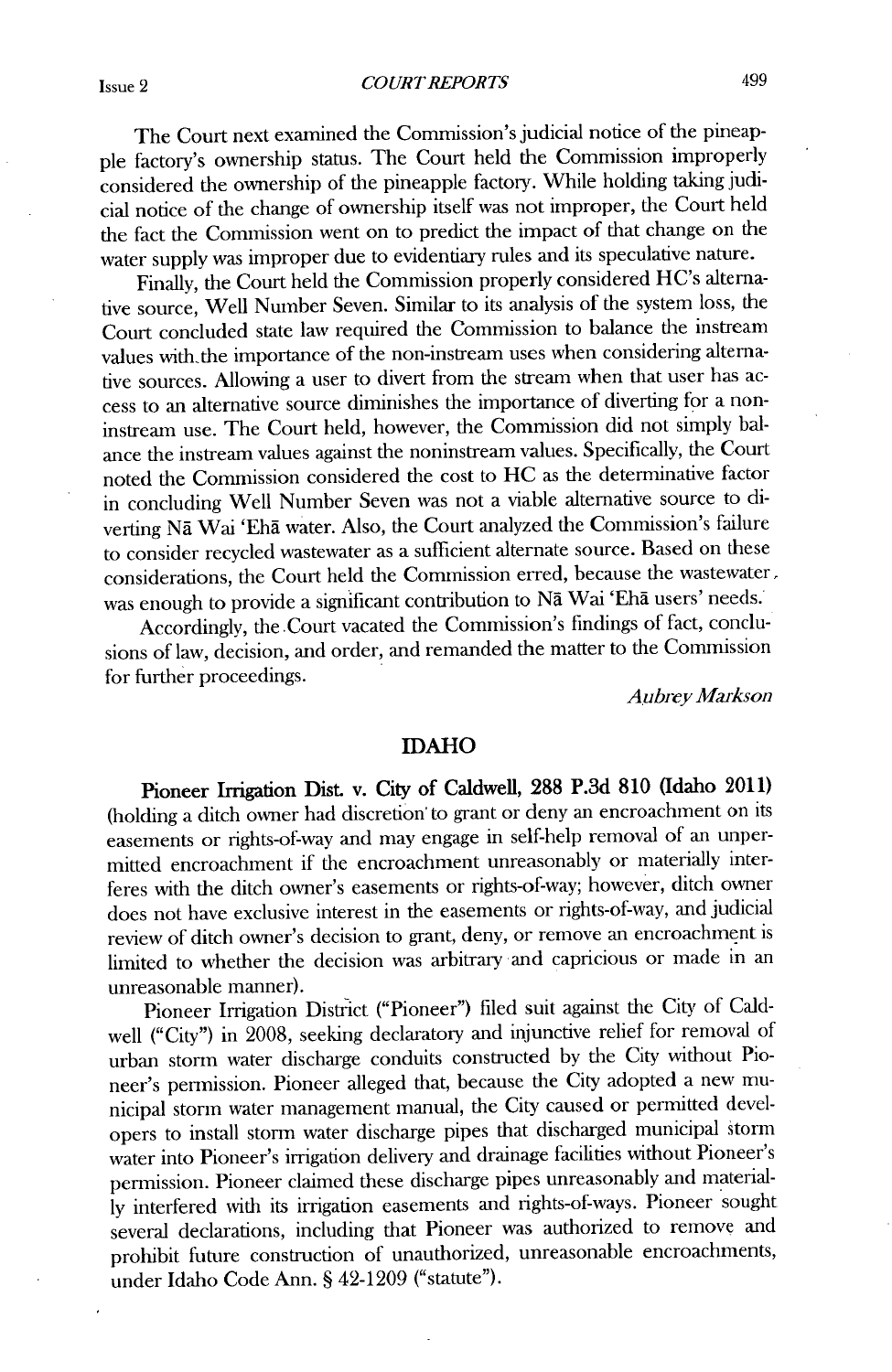The Idaho District Court, Third Judicial District, Canyon County ("district court") granted most of Pioneer's motion for summary judgment, holding: **(i)** Pioneer had discretion to permit or deny encroachments of its easements or rights-of-way; (ii) Pioneer may engage in self-help under the statute **if** an encroachment unreasonably or materially interferes with Pioneer's easements or rights-of-way; (iii) judicial review of Pioneer's decisions to grant, deny, or remove an encroachment is limited to whether the decisions were arbitrary and capricious, or made in an unreasonable manner; and (iv) Pioneer has exclusive interests in its irrigation easements and rights-of-way. The City appealed the district court's partial summary judgment ruling to the Idaho Supreme Court.

The Court reviewed the district court's decision *de novo.* It first explained that under a plain language reading of the statute, a ditch owner must meet four conditions to engage in self-help removal: **(i)** the encroachment must occur after the statute's effective date; **(ii)** the ditch owner **did** not permit the encroachment's construction; (iii) the encroachment unreasonably or materially interferes with the use and enjoyment of the easement or right-of-way; and **(iv)** the ditch owner requested that the party responsible for encroachment remove it. The statute further places the financial burden for removal on the encroaching party.

The statute is silent, however, as to the situation in which the encroaching party fails to act upon the demand within a reasonable period of time. Looking to public policy, the Court reasoned that, because irrigation facilities play an "essential role" in Idaho, the statute advances the public policy of preventing parties from constructing encroachments that unreasonably or materially interfere with irrigation operations.

Further, the Court reasoned, forcing a ditch owner into time-consuming litigation without letting the owner engage in self-help contradicts this policy. Additionally, the Court stated a ditch owner should execute self-help at the encroacher's expense, such that a ditch owner may remove an encroachment first and then sue the encroacher for damages. The Court found its holding consistent with common law predating the statute, in that an easement owner has a right to removal so long as the encroachment is unreasonable and there is no "breach of peace."

Because the Idaho Legislature imposed certain specific duties upon ditch owners, the Court held that, in some situations, it **will be** imperative for ditch owners to have the authority to respond quickly to unreasonable encroachments of their easements and rights-of-ways, and to address or remove those encroachments without judicial pre-approval. The Court reasoned that this advances the legislative objective to permit ditch owners to meet the needs of water users and protect the persons and property of third parties.

The Court held Pioneer was therefore entitled to deference in its decisions involving the maintenance of its irrigation ditches and the approval, denial, or removal of encroachments thereof. According to the Court, the Legislature granted irrigation districts the authority to make such decisions through the statute, which allows a ditch owner to review, permit, or deny a third party's request for encroachment.